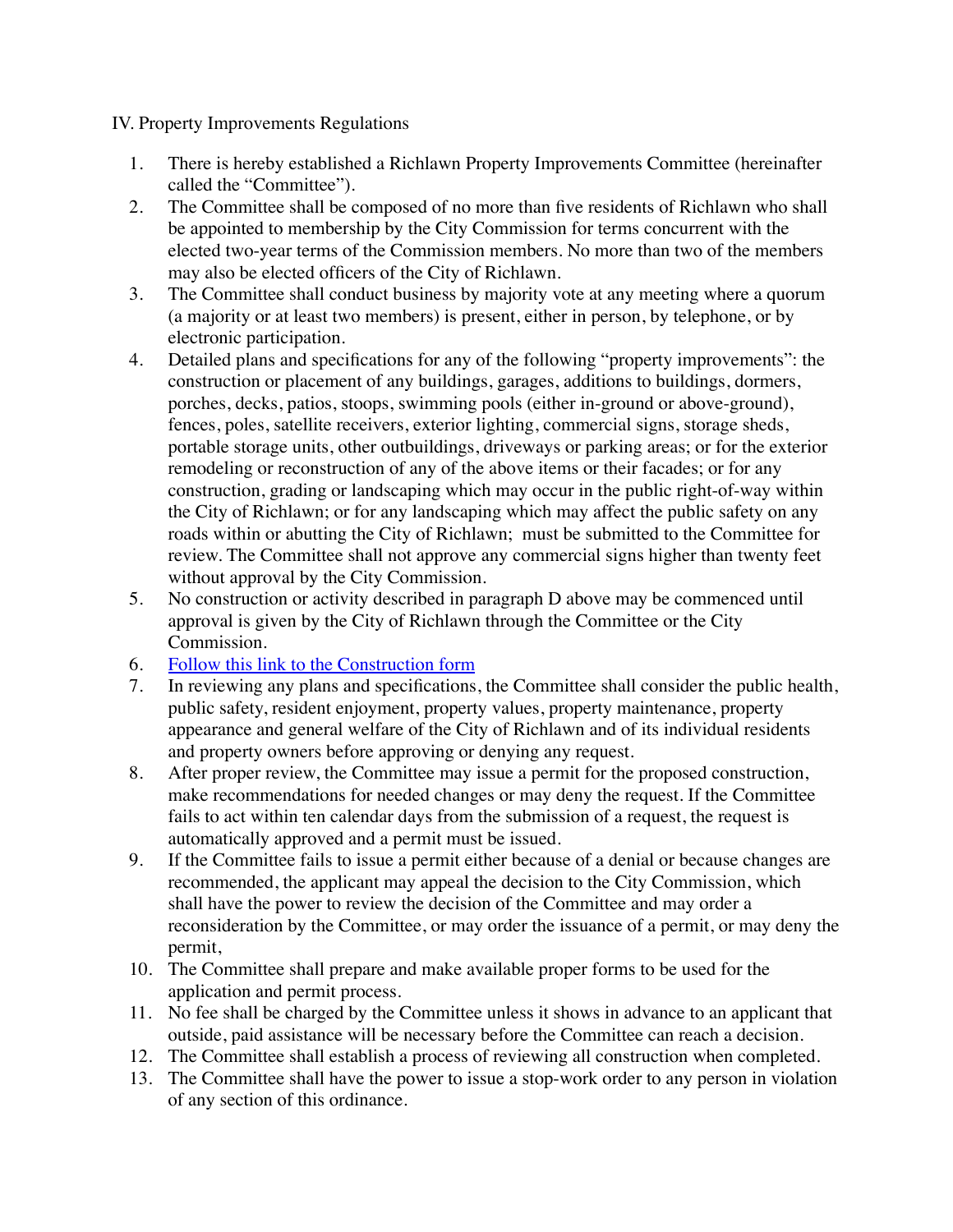- 14. If any construction under this ordinance is performed in violation of or in nonconformance with the permit issued, the Committee shall order a correction of the condition or the removal of the non-conforming construction.
- 15. The Chief Building Inspector for Louisville/Jefferson County Metro Government shall be designated as the local enforcement agent for the Kentucky Building Code, but no permit from that officer or government shall be valid unless a permit has also been issued by the City Of Richlawn.
- 16. The following design standards shall be used by the Committee and the Commission to determine if a building permit shall be issued by the City of Richlawn:
	- 1. Any property improvement shall be in compliance with all deed restrictions applicable to any property in the City of Richlawn.
	- 2. All residential construction shall have building architecture in keeping with the general character of the existing architecture in the City, in terms of style, type of materials, design and appearance. Roof lines, pitches and materials must be in keeping with the character of the neighborhood in terms of style, type, material and design.
	- 3. In all non-residential zoned areas, the exterior finishes must be in keeping with existing deed restrictions as well as the general character of the existing architecture in the City, in terms of style, type of materials, design and appearance.
	- 4. In all non-residential zoned areas, the landscaping and buffering of any new or renovated construction from single-family areas is required in order to minimize the impact of noise, light, unwanted pedestrian access, trash, vermin and other health and safety impacts. All fence and wall materials must be constructed and maintained in a manner to effectively provide such protections. In addition, all such lots shall have landscaping along Shelbyville Road designed to be in keeping with the appearance and ambiance of the City of Richlawn and to be approved by the Committee.
	- 5. All construction or property improvements shall be done in such a manner as not to create, increase or exacerbate drainage problems on adjacent or nearby properties. No driveway shall obstruct the natural flow of drainage in the street right-of-way.
	- 6. Drives, driveways or parking areas shall be paved with hard surfaces. There shall be only one drive per residential lot. Other than a normal residential driveway, no paved area shall be allowed in a front yard except on lots on Hubbards Lane, which shall be allowed to have a paved parking area no larger than 400 square feet in addition to the driveway.
	- 7. Commercial parking and trash storage areas shall be designed to minimize the light, sanitation and noise impact on the residential lots.
	- 8. Commercial trash shall be stored in a lidded container which shall be provided for in any application. No pickups shall occur between the hours of 9:00 PM and 7:00 AM.
	- 9. The Committee may limit the usage of outdoor speakers (music, ordering, drivethrough, public address, etc.) as appropriate in order to protect the tranquility of any residential neighbors.